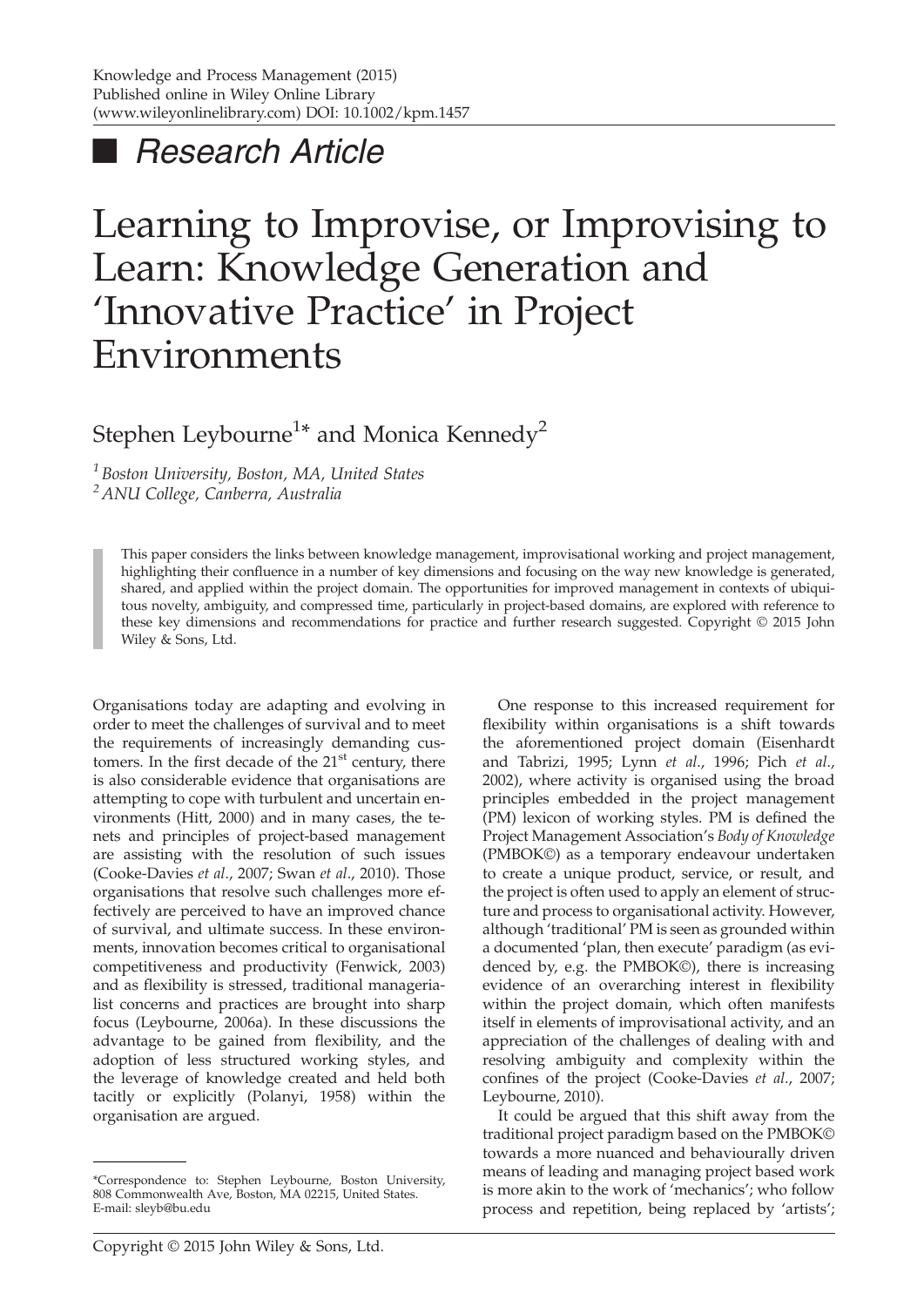who use flair, creativity, and expertise to move beyond traditional models of achieving. This aspect of the evolution of project-based management is developed later in this paper.

Aligned with its use in supporting organisational flexibility, PM is also increasingly popular as a platform for the learning that is required for continual change in a turbulent environment (Swan et al., 2010). In PM methodology, this focus on learning follows execution of the project, and involves a 'post-implementation review' phase, where 'lessons learned' can be considered. In the 'learning phase', the knowledge developed both individually and collectively by the project manager and team throughout the project lifecycle can be identified, articulated, codified, and prepared for sharing for the benefit of future project managers and project activity. However, tacit knowledge is notoriously difficult to capture (not least because it is difficult to articulate), and it is perhaps for this reason that there is a documented tension within organisations between the desire to carry out the learning phase of an executed project, and the desire to move resources to the next initiative (Leybourne, 2002). This tension causes temporal pressure and ultimately negates the opportunity to capture data that might assist in future project-based initiatives (Sense, 2007).

There are, however, significant opportunities for project teams and organisations to learn from previously executed project-based activity, the successful execution of which could lead to the generation of 'emerging best practice' (Leybourne, 2006b). Successful improvisation could produce innovations that improve performance beyond the improviser's immediate project, and the knowledge generated through improvisation is then utilised for the benefit of future organisational initiatives, fulfilling a requirement for continuous improvement in processes and procedures. However, the 'stickiness' of knowledge as a barrier in the transfer of best practice is well theorised and researched (Szulanski, 1996), and Matthews (2005) and the theorising of Field (2004), also show that although organisational members invest much in developing new knowledge, only in limited circumstances is this knowledge utilised in the wider organisation.

This highlights a 'contested space' in the project domain between 'process' and the improvised activity that may produce 'emerging best practice'—the very behaviour which results in innovation in the project is that which deviates from prescribed process. This contestation leads to a reconsideration of the very nature and generalisability of 'best practice' across projects. 'Best practice' suggests exploitation of knowledge created in previous projects when improvisation connotes exploration, experimentation, and knowledge creation in order to maintain effectiveness in the face of constant change. In essence, the value of discussion across the fields of Project Management, Improvisation and Knowledge

Management is the opportunity to critique the very possibility of a transferable best practice in projects.

This paper's focus on the way new knowledge is generated, shared, and applied within projects profits from theoretical and empirical advances in the fields of improvisational work, project-based learning, and knowledge management. The paper addresses some of the issues that emerge at the interface between 'best practice' and improvisation in project management, drawing advantage from these recent theoretical developments. The paper follows a traditional structure where initially the growing literature on the convergence of project management, improvisational work, and knowledge management is reviewed, and an analysis of the outcomes offered. Following on from this review, the generation, utilisation, and institutionalisation of projectgenerated knowledge is considered, and particular attention given to the problematic concept of 'best practice'. A wider discussion of the benefits (or otherwise) of these approaches are then documented, and the paper concludes with a summarised narrative of the analysis, together with a consideration of areas for further research.

The unravelling of decades of traditional 'command and control' management requires that organisations make the shift to embracing the 'informal' in their resolution of ambiguity and uncertainty, and the knowledge generated from improvisational activity can assist in this, helping to transcend the difficulties of organisational transition to the management of future realities. The primacy of intellectual freedom and knowledge creation, development, and manipulation in today's organisations points to future where the formal is being replaced by the informal in many areas.

#### IMPROVISING AND LEARNING IN PROJECTS

The literature in the field is reviewed here in four sections, with improvisational work, project-based learning, and knowledge management initially being considered separately. The review concludes with an analysis of the overlap or convergence of these areas, and the implications of this for modern management. Although some of the areas here are considered the level of an overview, it should be accepted that this is a paper that is fundamentally embedded in the PM domain, although there are overlaps with other management areas and domains.

#### Improvisational work

Improvisation is defined as 'the degree to which composition and execution converge in time' (Moorman and Miner, 1998b: 698), thereby indicating a shift away from planning, and a reliance on action. There has been a growing interest in improvisational work over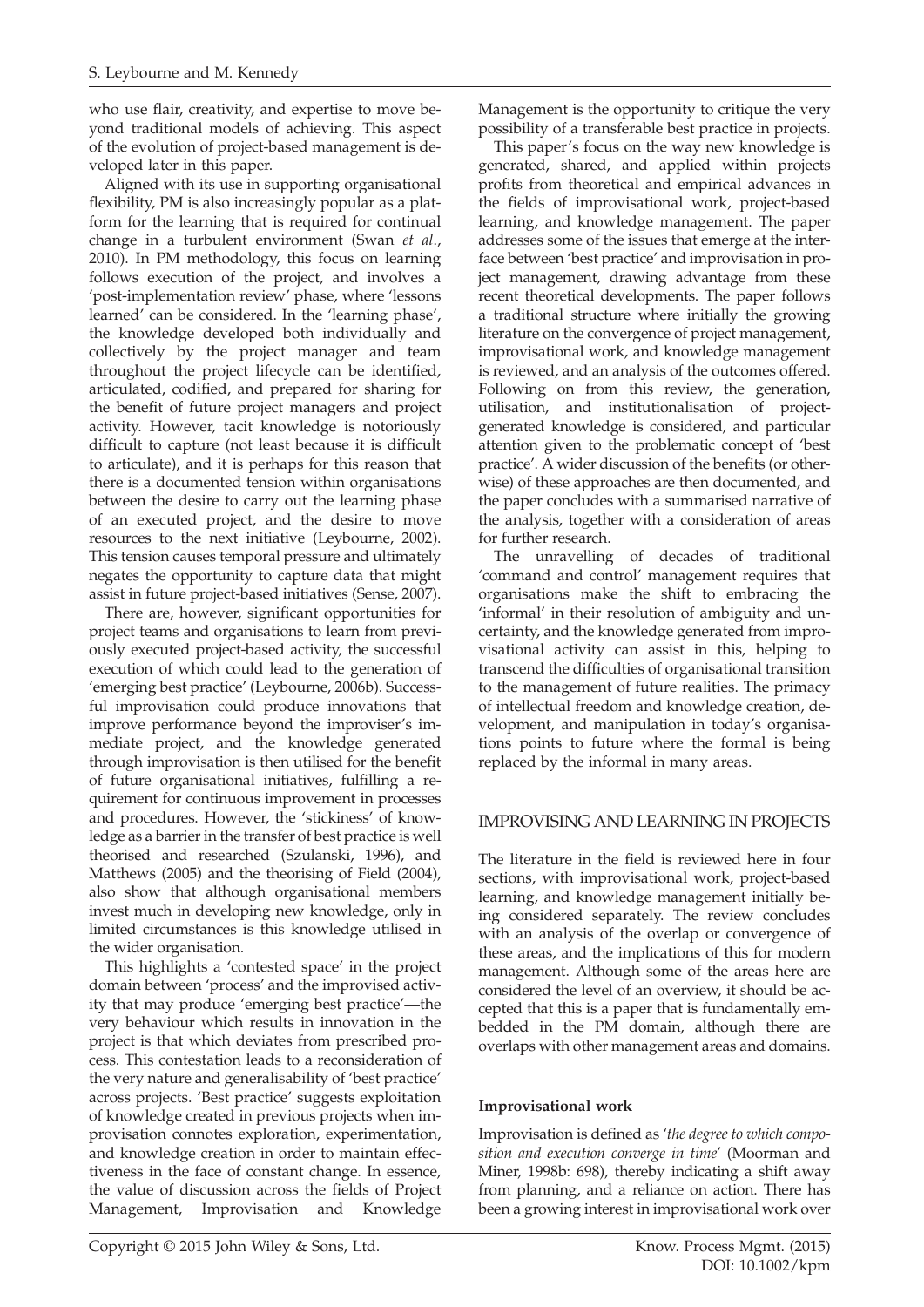the last fifteen years, with the initial impetus generated by a workshop at the 1995 Academy of Management conference, the outcomes of which were documented in a special issue of Organizational Science (Volume 9, No 5) in 1998. The earlier antecedents of improvisational work hark back to Karl Weick's ground-breaking (1979) output on organisational 'sense-making', although the constructs of improvisation were initially documented by Moorman and Miner (1998a, 1998b), and a later 2001 paper by Miner, Bassoff, and Moorman. Indeed, during the late 1990s there was a rapidly expanding literature in this area.

Some of the outcomes from this evolving literature employ metaphors to explain the way improvisation is used, for example adopting and applying ideas from jazz performance (Barrett, 1998a, 1998b; Eisenhardt, 1997; Hatch, 1998, 1999), and from improvisational theatre (Crossan, 1997; Yanow, 2001; Kanter, 2002). Later work used grounded theory approaches to consider the temporal aspects of improvisation, particularly the pressure to achieve complex tasks to a demanding or compressed timetable (Brown and Eisenhardt, 1997; Moorman and Miner, 1998a, 1998b). This work is building the foundations to allow empirical research of a more positivist nature—for example: Akgun and Lynn's (2002) work on the links between improvised new product development and speed-to-market. Consideration has also been given to the interactions between improvisation and learning (Miner et al., 2001; Chelariu et al., 2002), improvisation and entrepreneurial activity (Baker et al., 2003; Hmieleski and Corbett, 2006) and the ways in which tacit knowledge (upon which intuition, and therefore improvisation, may draw) is acquired (Koskinen et al., 2003), and the role of experience in the acquisition of tacit knowledge (Cooke-Davis, 2002).

More recently, recognition has been given to the use of improvisation within project-based work (Kanter, 2002; Leybourne, 2002; 2006a; 2006b; 2007a; Leybourne and Sadler-Smith, 2006; Gallo and Gardiner, 2007). Generally speaking, this body of work considers improvisation in terms of an association with urgency, where there is a need for action and little or no time to plan, or to generate and examine alternative courses of action. Within this research however, the focus is on deviation from what is originally agreed, but often the improvisational nature of any solution is due to a need to meet delivery targets that are temporally distant, indicating that bricolage is not always the predominant requirement. Later literature has linked improvisation with complexity and the resolution of ambiguity, especially within the project domain (Cooke-Davies et al., 2007; Leybourne, 2010).

In defining improvisation and linking it with intuition, it may be useful to start from its Latin root, improvisus, meaning 'unforeseen'. It therefore follows that unforeseen means or at least includes

'unplanned' activity. There is also an assumption that within the execution of those fundamentally unplanned actions, a degree of expertise is present. Dreyfus and Dreyfus (1986), in a study into the phenomenology of expertise, suggest that experts in any subject achieve a level of proficiency whereby they improvise constantly. As Montuori (2003: 249) states: 'they know the rules, but do not have to think about them. They have developed the ability to act spontaneously and intuitively without needing to refer to rulebooks'. This is certainly recognised in the improvisation literature, with intuition being accepted as a recognised construct.

The original definition of improvisation as: 'the degree to which conception and execution converge in time' (Moorman and Miner, 1998b: 698), highlights the temporal aspects of improvisational activity, although later definitions also link with the concept of bricolage, in that they emphasise the need to achieve with available resources. The inference here is that improvised work is usually executed to resolve an unforeseen issue or requirement, and time to mobilise additional resources is usually not available. Empirical research has exposed the fact that project managers improvise constantly to resolve changing requirements and environmental turbulence (Leybourne, 2002, 2006a, 2006b), notwithstanding the 'plan, then execute' paradigm embedded in the various Bodies of Knowledge.

#### Project-based learning

A major strength of the traditional PM lifecycle (Adams and Barndt, 1988) is the learning and feedback activity provided by the 'post-implementation review' phase. This phase is intended to capture the strengths and weaknesses of the activity within a particular project, and analyse, codify, and disseminate such data to improve future project-based activity. It is accepted that this traditional 'waterfall' model of PM exemplified by the Adams and Barndt (1988) project lifecycle is falling out of favour, and that new models such as 'Agile' are becoming more widely used (Chin, 2004; Highsmith, 2004; Leybourne, 2009). Notwithstanding this shift in PM techniques, the more contemporary styles of PM still incorporate learning loops that are intended to expose and share positive and negative learning from project-based activity. Indeed, 'agile' PM incorporates these into every iteration of the process.

It is however acknowledged (Sense, 2007) that there is a significant tension between the rhetoric of the idealised intentions of the 'learning' phase of the project life-cycle, and the reality of intentions dashed by temporal pressure and resource-based constraints. One result of this is a cursory attention to learning from projects in many organisations, with the result that much knowledge remains in tacit form.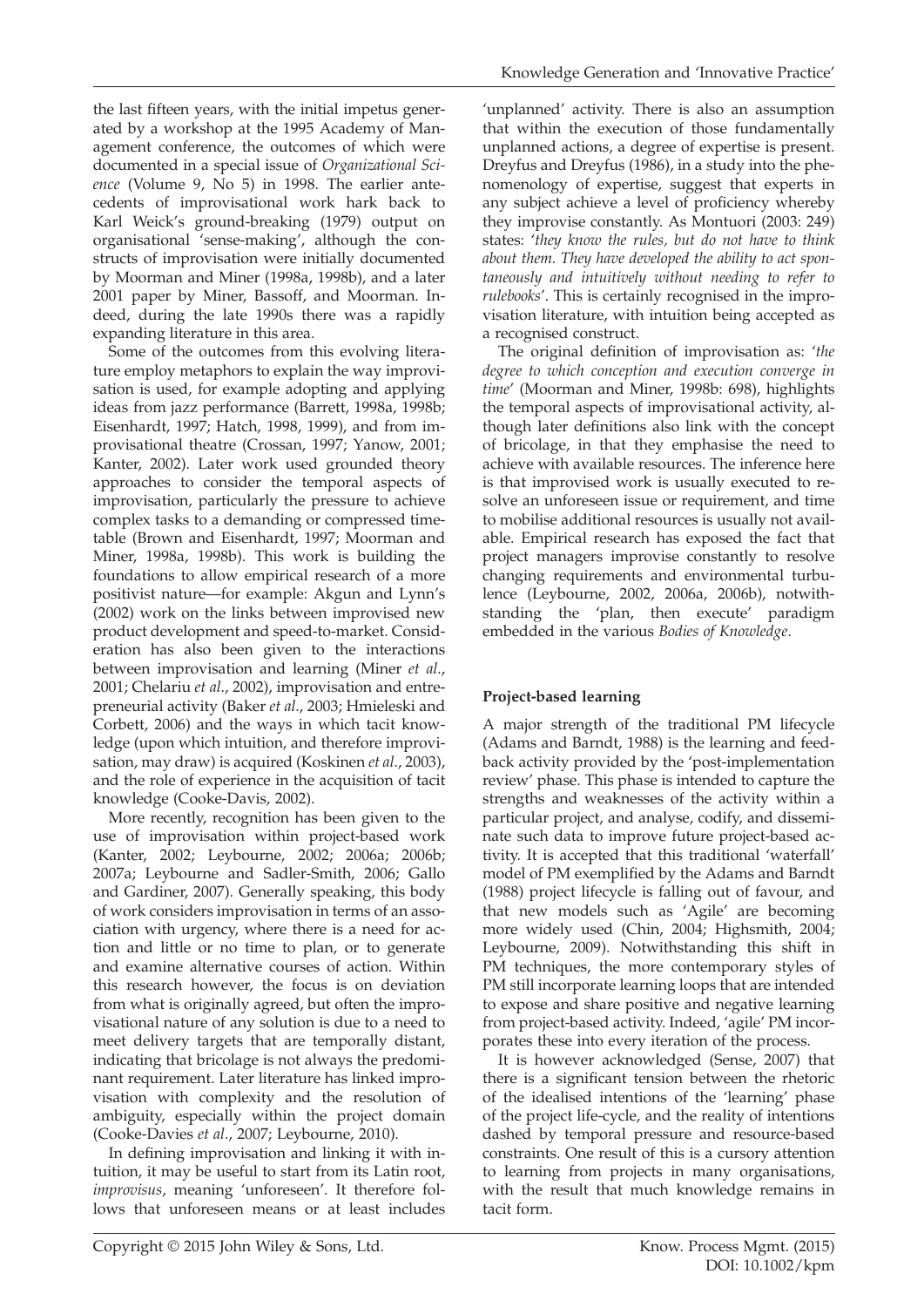This type of tacit learning tends to lead to an understanding in organisations that is based on 'experience', and that the organisation looks on such individuals as 'experienced managers'. However, such learning is only held at the individual level, and is not shareable. The goal of organisations, and particularly those that have pursued the ambition of becoming 'learning organisations' (Senge, 1990; Pedler et al., 1997), is to convert or 'codify' this tacit knowledge, with a view to sharing it either formally or informally for the benefit of other organisational actors. Theoretically, this shared knowledge can then be used to revise and update organisational processes; however empirical work in knowledge management reveals the notorious difficulty with the conversion and effective use of knowledge through codification and dissemination (Fahey and Prusak, 1998; Storey and Barnett, 2000; Malhotra, 2002).

#### Knowledge management

Knowledge has been a principal force of production for recent decades (Lyotard, 2004). This recognition has been operationalised in recent years through the development of knowledge management (KM) as a practice and a theoretical agenda of increasing sophistication, connected to disciplinary influences as diverse as philosophy and complexity theory.

Emerging as a 'hot topic' in the 1990s, knowledge management initially presented knowledge as relatively unproblematic (Spender, 1996: 65) and little rigorous investigation of the epistemology underpinning theory and practice was undertaken (Blackman and Henderson, 2005). Instead, practice remained informed by constructions of knowledge which underlined its value in extraction and dissemination, and of learning as the transfer of such codified knowledge from expert to novice, aimed at standardisation and consistency. Centred on the development of information and communication technologies and the consultancies inherent in their implementation, these approaches encouraged a 'narrowly managerialistic focus' (Swan and Scarbrough, 2001: 913) a response supported by 'globalisation, ubiquitous computing and the knowledge-centric view of the firm' (Prusak, 2001: 1003).

In this 'technocratic' paradigm (Earl, 2001: 218) the primary concern for organisations is the improvement of business performance through the identification and accurate, efficient transfer of knowledge held within the organisation's boundary. The use of the 'transfer' metaphor reflects a structural view of knowledge – where codification and dissemination of knowledge are seen as reasonably straightforward distributive activities involving a conversion of tacit knowledge to explicit knowledge and the relocation of knowledge to areas of need. Individually developed and held knowledge, although difficult to articulate, must be made explicit in order to be leveraged by the organisation in Nonaka's (1991) work. This 'technocratic' knowledge relies on a process whereby '…it is extracted from the person who developed it, made independent of that person, and reused for various purposes' (Hansen et al., 1999: 108).

Successive developments focused on the value of 'tacit' knowledge in organisations—knowledge embedded and embodied Nonaka's (1994) contribution in this period highlighted the interplay between tacit and articulated knowledge rather than the transfer between the two. In these later developments knowledge is recognised as more elusive, more problematic and more personal.

Communities of practice also gained prominence in the discussion about facilitation of knowledge transfer in organisations at this time (Lave and Wenger, 1991) and tools were focused on networking individuals for knowledge sharing and provision of knowledge repositories where knowledge elicited from individuals could be stored.

Contemporary advances in knowledge management theory (including those that encompass complexity theory (McElroy, 2000; Stacey, 2001, 2003a; Kennedy, 2007) accommodate the possibility of knowledge emerging outside of the directive or plan of activity, and suggests methods for facilitating and mobilising this knowledge.

The next age of knowledge management has evolved out of the recognition of the complexity and elusiveness of knowledge, its situatedness, plurality, and entwinement with human understanding and interaction. The value of knowledge for organisations and their members is increasingly linked with its construction within rapidly changing, often ambiguous and very specific contexts as well as in social settings. Knowledge is discussed in the literatures as held between individuals and collectives as well as organisational processes and systems in stock as well as flow.

Recognition of the personal yet collective nature of knowledge is leading to consideration of personal and sociological needs of individuals and collectives in knowledge genesis and learning. Practice-based studies contribute an epistemological view in which knowledge is seen to be created through activity in work in socio-technical systems (Gherardi, 2009a). Additionally, the influence of political, structural, and cultural organisation environments on the phenomenon of knowledge and its availability and use to the organisation are similarly brought to the fore in 'third age' (Snowden, 2002: 100) or 'the new knowledge management' (Firestone and McElroy, 2002: 2).

Contemporary perspectives in KM reveal a breadth of perspectives and practices and an increasing interest in the nature of knowledge (Blackman and Kennedy, 2009) and the various ways in which it constructed, collected, manipulated, and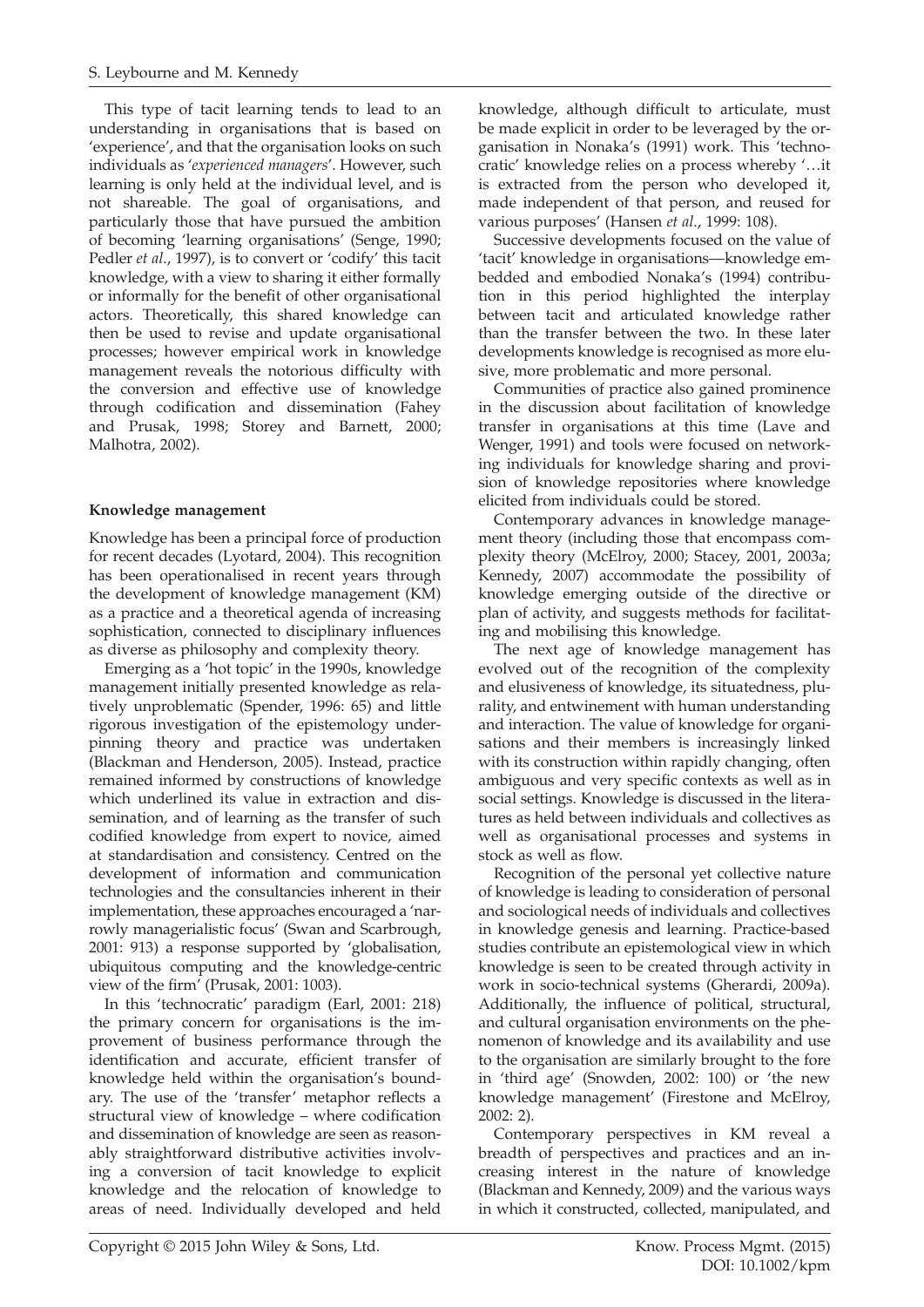institutionalised in the support of more effective projects and organisations.

#### Convergence

At the intersection of improvisation, project management and knowledge management are a number of core themes to which each of the three separate home disciplines contribute particular understandings and representations and through which a richer understanding of the phenomena become apparent. These areas are demonstrated in Figure 1. First, the three disciplines have a contemporary focus on knowledge development and definition, problematising the nature of knowledge, assuming a constructivist posture and directing attention to the value inherent in practice-based learning. Second, the three draw attention to the organisational imperative for innovation, highlighting the opportunity for knowledge creation and dissemination through the development and sharing of innovative practice and products. Finally, at the confluence of these three areas lies a question about 'best practice', its definition, emergence, and authority in contexts of persistent novelty, information density (or paucity), and condensed time.

These areas of confluence offer an opportunity for more effective practice, both in project management and in knowledge management. The improvisation literature, with its focus on adaptation, creative thought, bricolage and the tools developed within this disciplinary interest, such as scenario planning, allow managers and management scholars to

challenge the rational and teleological view of management practice. Where improvisation intersects with knowledge management, sense-making, social networks, and organisational routines are highlighted and provide a differentiation in perspective from those view of knowledge management that focus on the commodification and transfer of knowledge. Where improvisation intersects with project management, the project manager's role in exploration and adaptation in projects, the intuition involved in effective project delivery and the ways in which managers respond to compression of timescales become visible.

When the three disciplinary areas are considered in concert, the topics at the intersection tend to cluster into three distinct themes; knowledge; innovation; and best practice. These three themes are considered below and their contribution to effective project and knowledge management are discussed.

#### Knowledge

The three fields in this study increasingly occupy themselves with the question of knowledge. Epistemological discussion is introduced in attempts to clarify what is recognised and valued as knowledge within organisations and projects, and constructivist views are prominent. The role of the organisational member in constructing knowledge within a social context and in the practice of work lead to a reconsideration of the ways in which learning is undertaken and knowledge is created.



Figure 1 Converging themes—knowledge in complex projects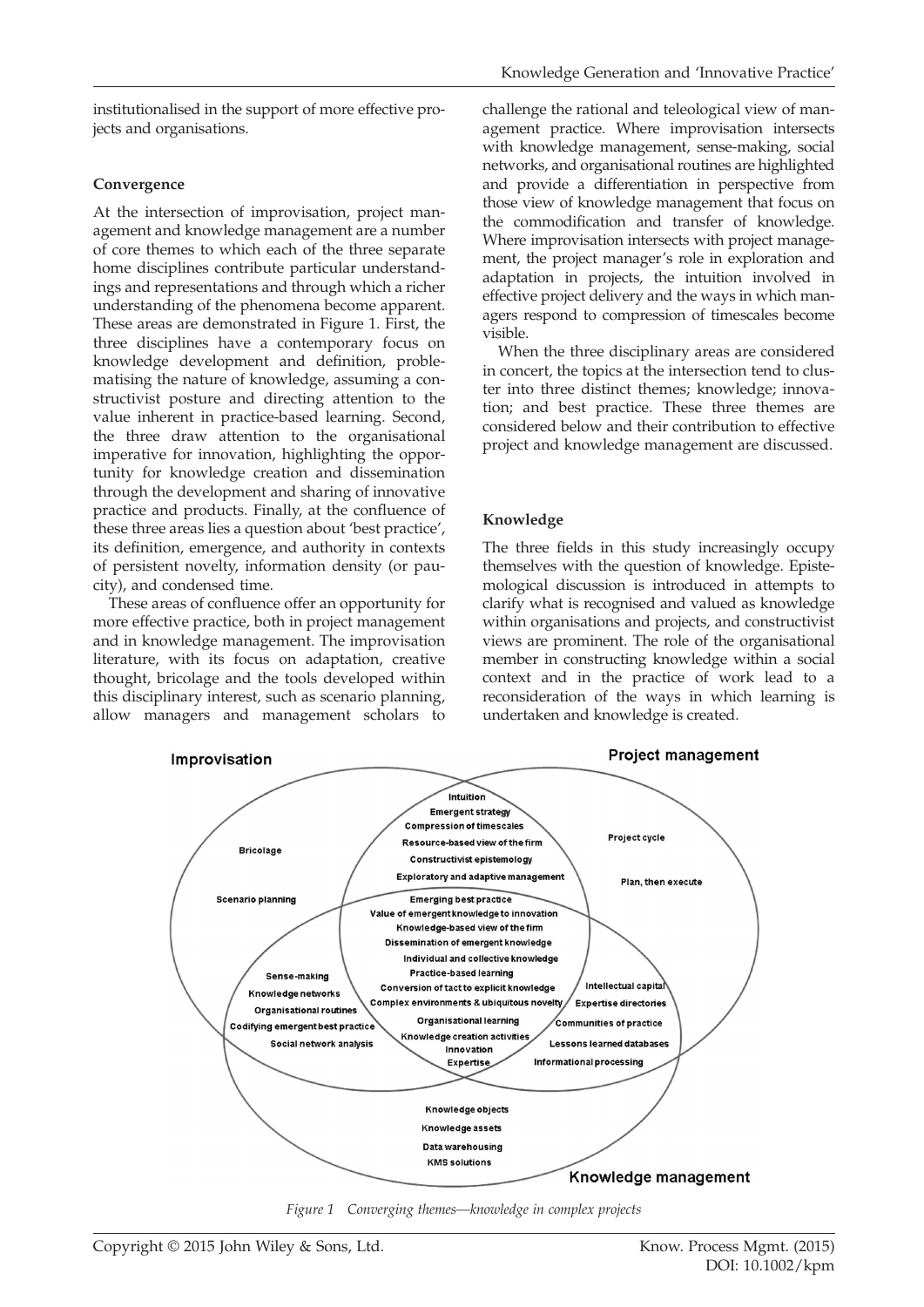Not only is the rhetorical question: 'how do we know what we know?' critical to opportunities for knowledge development and institutionalisation, but justifications about the claims of knowledge and for the purposeful application of that knowledge are increasingly problematised. 'What counts' as knowledge has an impact on what knowledge is shared and what is hoarded (Kennedy and Corliss, 2008) and whilst practice-based learning and the often tacit knowledge it delivers have not held prominence in project management approaches, the recognition of its use within and across projects is increasingly recognised. There is a growing assumption that useful knowledge comes from experiencing, and there is evidence that the improvising project manager draws on a personal library of successful interventions that have been applied in different scenarios (Leybourne, 2002). Project managers use a combination of rationalist theory, intuition, and logic, and adjust the detail of the intervention to meet current criteria and requirements. However, the knowledge is often difficult to articulate and in many cases 'sticky'—difficult to generalise to other projects.

The project has been accepted as not only an effective framework for delivery (Pellegrinelli and Bowman, 1994; McElroy, 1996; Grundy, 1998), but also as a means of generating learning (Sense, 2007; Cooke-Davies et al., 2007; Swan et al., 2010). Julian (2008) demonstrates that often Project Management Offices act as a facilitator of cross-project learning within multiple communities of practice within organisations, and also suggests that knowledge transfer between and across projects can be understood in terms of many interlinked socially situated and constructed practices. However, it is this very definition of knowledge as socially constructed and practice-based which sits uncomfortably alongside the notion of 'best practice' and of 'transfer'. The improvisation and innovation critical to effective project management in complex environments is antithetic to the tenets of the PMI BOK —which is widely accepted as documenting the tenets of good project management.

Discussion of the transfer of knowledge is problematic in contemporary epistemological constructions in knowledge management, in innovation and increasingly in project management. If knowledge is something that is constructed in practice and in context (Gherardi, 2009b), is held within individuals and collectives through nets of interaction (Stacey, 2003b) and at once forms and is formed by activity (Engestrom, 2001), then the notion of transfer is an insufficient and perhaps inappropriate objective for the development of knowledge within and between projects.

Discussion of 'knowledge stickiness', progresses from the recognition that knowledge is difficult to 'transfer' from the site of development to other sites, but that transfer is critical to the transfer of best practice across projects (Szulanski, 1996). 'Transfer' is used '… to emphasise that the movement of knowledge within the organisation is a distinct experience, not a gradual process of dissemination' (Szulanski, 1996: 28), and yet contemporary perspectives are at odds with the structural connotations of the transfer metaphor.

The 'stickiness' of knowledge may well be related to the nature of knowledge itself. Certainly, Szulanski (1996, citing Winter 1995) conceives transfers of best practice as 'replications of organisational routines' (p. 28), yet valuable knowledge in environments of flux is not that which facilitates replication, but that which facilitates creation—practice-based innovations that are constructed within a social context and developed to meet the requirements of novel, information dense (or poor) and urgent problems.

Kant asserts (1958 edition) that we must have knowledge of subject areas in order to recognise, identify, and explain observed phenomena, in order to hypothesise a solution by deduction. We also take account of the fact that people know more than that demonstrable knowledge that they actually acknowledge or display, as there is a considerable 'tacit' knowledge base (Polanyi, 1958; Nonaka and Takeuchi, 1995) that we as individuals, and as project managers, are able to draw on. Baumard (1999: 4) suggests that we all possess: 'different types of knowledge and… [when applied, these] lead to the analysis of various patterns, deliberate or spontaneous, which organizations follow whilst struggling with ambiguity'. It follows that ambiguity is a social construction, in that what is ambiguous for one social actor or group of social actors may not be ambiguous for another, and that often project managers (who are the principal social actors in this scenario) apply their particular set of knowledge-based solutions according to their individual or group knowledge base.

#### Improvisation

With the emergence of literature linking complexity and ambiguity with project-based work (Cooke-Davies et al., 2007; Leybourne, 2010), a 'contested space' is opening up where debate is generating new views about how project management should be viewed. Innovative practice is at odds with accepted best practice (which is about reproduction), and the tensions between the historic 'plan—then execute' paradigm and the emerging behaviourally based and more improvisational styles of projectbased management are generating debate and conflict. This is causing both academics and practitioners to consider different ways of conceptualising projectbased work, and understanding and evaluating the outcomes from its effective execution.

In the introduction to this paper we introduced an analogy that suggested it would be useful to think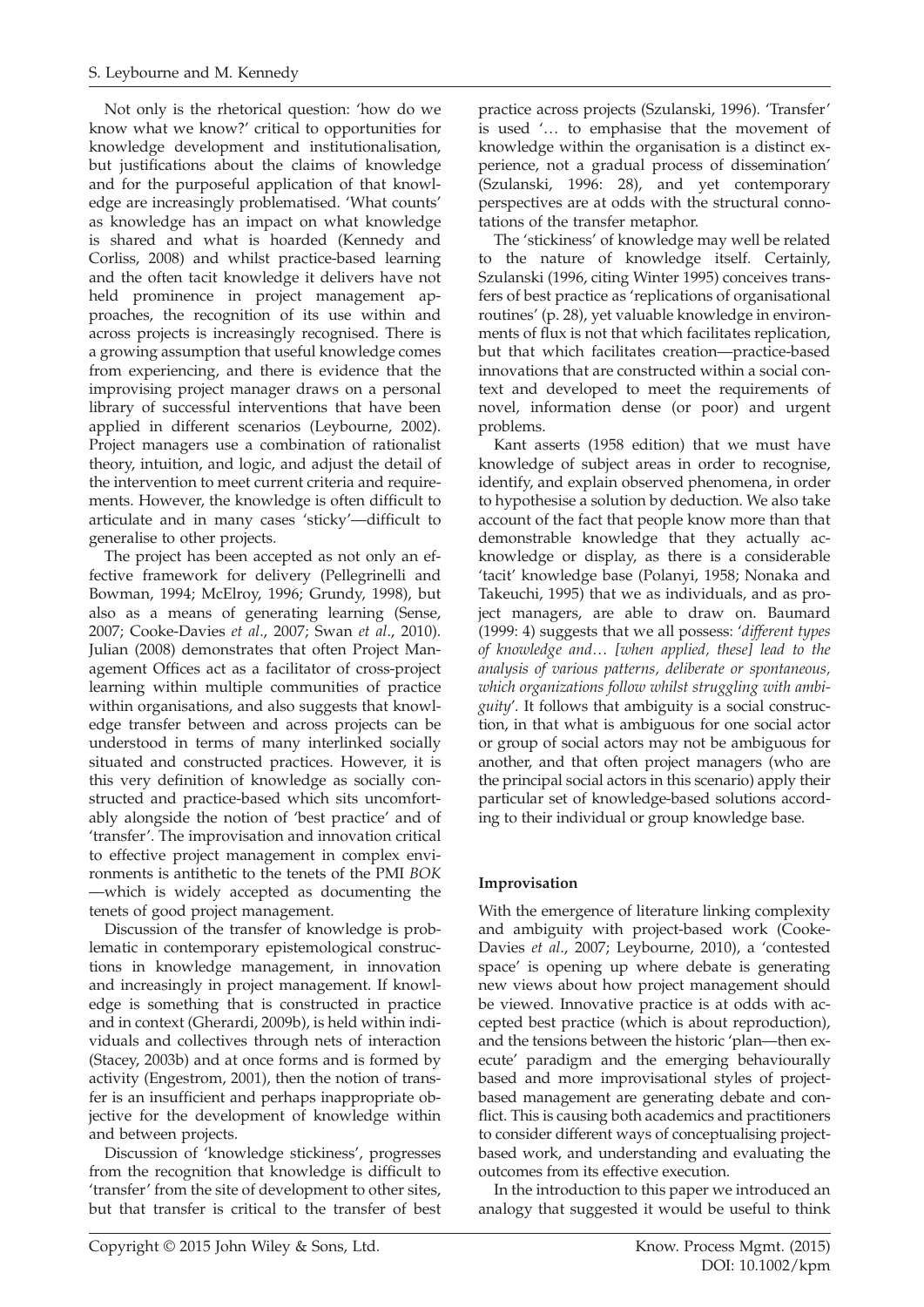in terms of basic 'tools driven' PM as being executed by PM 'mechanics', whilst project managers with extensive experience, which may translate into skills and knowledge that assists in resolving issues of ambiguity and complexity within the project domain, could be considered as more akin to PM 'artists'. If this is a reasonable (albeit new) differentiator of PM skills, then project 'artists' will display their artistry drawing on a tacit and explicit knowledge base generated by experience and practice, demonstrating a level of skill and expertise that sets them apart from the project 'mechanic'.

Improvised work is a significant part of project artistry. It is accepted that project managers improvise (Leybourne, 2002; 2006a; 2006b; 2007b), and that such techniques are a useful way of assisting with or resolving ambiguity and complexity within projects (Cooke-Davies et al., 2007; Leybourne, 2010). Given the turbulence of current project and organisational environments, such skills are in demand, and can assist organisations in navigating the emerging complex landscape towards the perceived future.

#### Best practice

The development across discussion in the fields of Project Management, Improvisation and Knowledge Management conspire to undermine the very possibility of a transferable best practice. What can constitute best practice when projects are designed for and defined by the relentless change characteristic of contemporary work environments? This view is compounded by the fact that projects are defined as 'unique' (part of the definition of a project contained in PMBOK©, 2009), suggesting that knowledge generated in one project is not directly relevant to other projects.

Szulanski describes the three most important origins of stickiness are knowledge related—the lack of absorptive capacity of the recipient, causal ambiguity, and an arduous relationship between the source and the recipient.' (Szulanski, 1996: 36). Perhaps, however, the origin of stickiness is the nature of knowledge itself – socially constructed, practicebased and tacitly held. This issue links with the context of project—the ubiquitous novelty of project contexts, goals, teams, constraints, and resources. The complex interaction of so many diverse actors with knowledge that is situated and socially constructed suggests that 'transfer' is inappropriate if not impossible. 'A transfer begins when both a need and the knowledge to meet that need coexist within the organisation, possibly undiscovered.'(Szulanski, 1996: 28) yet in complex and changing environments, a clear match is unlikely and opportunities for novel approaches are constrained in the presence of 'best practice' assumptions/goals. Best practice as a goal becomes one which itself constrains the opportunity for the emergence of best possible practice in new projects.

Unfortunately, because of PM's conceptual and traditional roots in the definition and reproduction of best practice approaches, that knowledge which is explicit and proven in previous projects is privileged. In these conditions, project managers seek to apply best practice, attempting to make previous solutions fit to their particularly project requirements. Where they improvise to produce innovations to meet project requirements, the subsequent knowledge is not likely to be valued within the PMBOK© and so is hoarded and protected by individual project managers and their teams. Through its attempts to institutionalise best practice through reproduction, project management's reliance on 'best practice' inhibits improvisation and limits opportunities for best possible practice and innovation in complex projects.

### LESSONS FOR PRACTITIONERS

There are issues relating to the transfer of academically generated knowledge to practitioners that are problematic in any scenario. Often these issues are compounded or exacerbated in certain sectors, or when the practitioner audience is focused on results, rather than reasons.

Historically, the PM community has been accustomed to an evolving PMBOK© (Project Management Institute, 2009) that distils new and emerging practice over time, and disseminates it via and to project managers. The US PMBOK© is accepted as the leading publication in this area, and is limited to PMI members, and others who are prepared to purchase a copy. Notwithstanding the fact that PMI is arguably the largest professional institute globally (with over 435,000 members in June 2013), this method of dissemination makes PMI not only the principal conduit for new practice, but also the arbiter of what should be included in that new practice. It also limits the timely dissemination of new practice by setting the timetable for the updating of their PMBOK©.

There is however evidence that improvised work within projects is becoming more accepted and less surreptitious (Cooke-Davies et al., 2007; Leybourne, 2002; 2007b; 2010), and that successful improvised activity within the project domain leads to new and more effective ways of delivering project tasks and activities. The practitioner as 'artist' is engaging with the benefits of improvisation, and the learning that can be generated, but is often reluctant to access this knowledge via academic journals and similar means of dissemination.

## **CONCLUSIONS**

The confluence of preoccupations in the research areas of improvisational work, project-based learning, and knowledge management provides an opportunity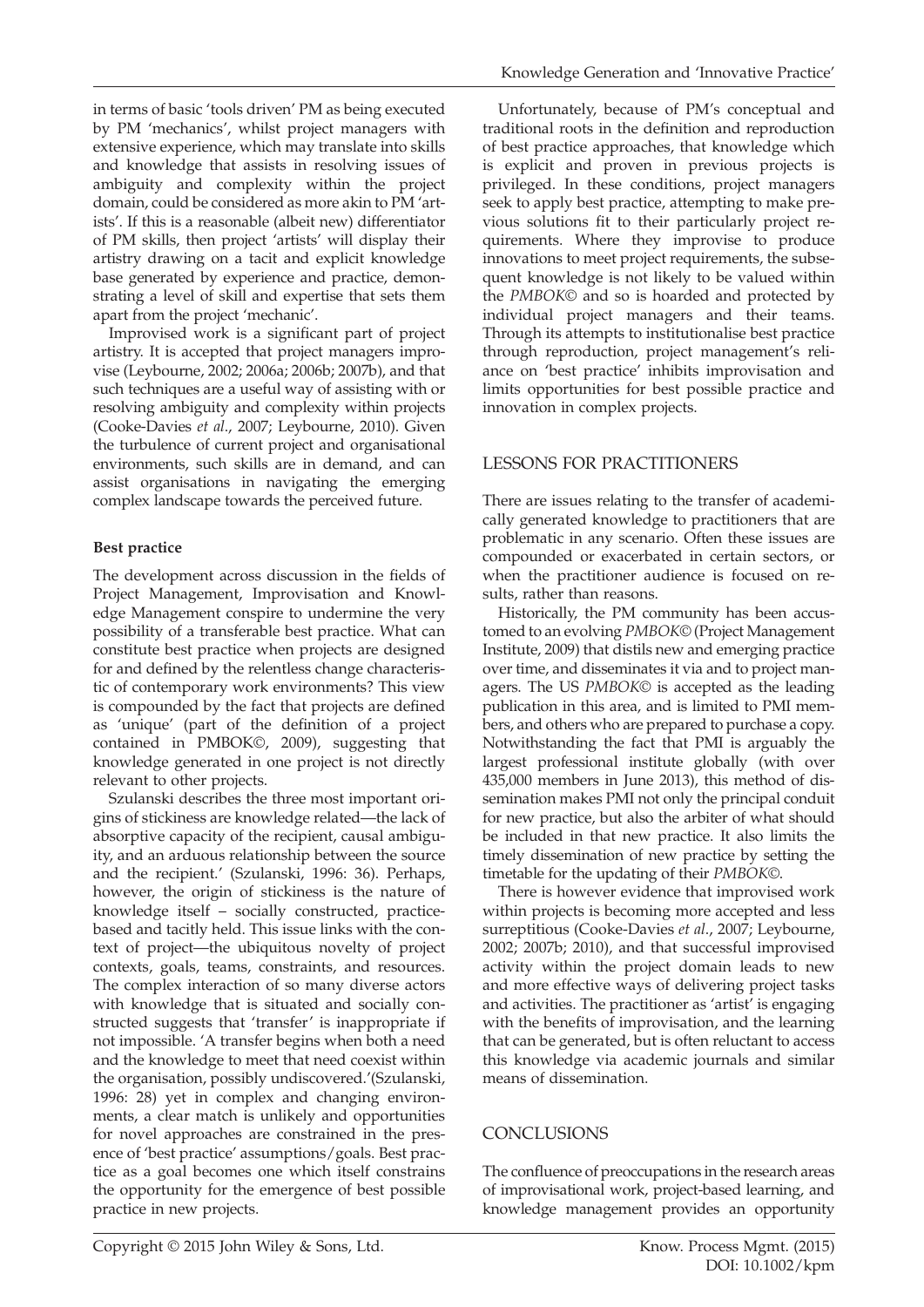for the reconsideration of the role of 'best practice' in project management and highlights the possibility of project management approaches which validate and integrate practice-based learning and the subsequent knowledge that emerges from the practice of project management.

The creativity inherent in dealing with the novel problems which emerge in complex projects is increasingly prominent in discussions of project management (Leybourne, 2009). The improvisation required of managers and the innovative practice in which they engage leads to innovative project processes and products. The knowledge emerging from innovative practice is often held tacitly within and between project team members and although the knowledge may constitute best possible practice within the project's particular requirements, 'best practice' guidelines and benchmarks may not apply.

The intersection of these three fields of literature highlights contemporary interests in management, but more importantly, underlines the centrality of knowledge and its definition, creation, validation and utilisation in and through innovative practice. Analysis of the intersection reveals the value of innovation and practice-based knowledge within environments of continuous change and ubiquitous novelty. One contribution of this paper is that it prompts a reconsideration of the very notion of best practice and its transfer between projects.

Empirical research which investigates the veracity of practice-based knowledge in the successful delivery of complex projects would be useful in progressing the theoretical claims made in this paper. Similarly, research that investigates the extent to which project management principles can tolerate and benefit from the incorporation of improvisational activity and the validation of practice-based learning would also be valuable.

Organisations are undergoing, embracing, and coping with change more than ever before. The turbulent organisational environments of the  $21<sup>st</sup>$  century are challenging organisations to be more efficient, more effective, and more creative, and to manage all three scenarios simultaneously. The learning that is generated from successful improvised work has the ability to assist in producing better project outcomes and more pertinent, project-based knowledge, but changes to assumptions about what constitutes 'appropriate' practice, 'valid' knowledge and effective learning must all be addressed if this is to occur.

This paper's focus on the way new knowledge is generated, shared, and applied within the project domain profits from theoretical and empirical advances in the fields of improvisational work, project-based learning, and knowledge management, and contributes to the debate on the tensions between process and improvised activity. The opportunities for improved management in contexts of ubiquitous novelty, ambiguity, and compressed time are available through this multi-disciplinary interest.

#### REFERENCES

- Adams JR, Barndt SE. 1988. Behavioural Implications of the Project Life Cycle. In Project Management Handbook (2nd edn), Cleland DI, King WR (eds.). Van Nostrand Reinhold: New York; 206–230.
- Akgun AE, Lynn GS. 2002. New product development team improvisation and speed-to-market: an extended model. European Journal of Innovation Management 5(3): 117–129.
- Baker T, Miner AS, Eesley DT. 2003. Improvising firms: bricolage, account giving and improvisational competencies in the founding process. Research Policy 32: 255–276.
- Barrett FJ. 1998a. Creativity and Improvisation in Jazz and Organizations: Implications for Organizational Learning. Organization Science 9(5): 605–622.
- Barrett FJ. 1998b. Managing and Improvising: Lessons from Jazz. Career Development International 3(7): 283–286.
- Baumard P. 1999. Tacit Knowledge in Organisations, English translation. Sage Publications: London.
- Blackman D, Henderson S. 2005. Know ways in knowledge management. The Learning Organization 12(2): 152–168.
- Blackman D, Kennedy M. 2009. Knowledge management and effective university governance. Journal of Knowledge Management 13(6): 547–563.
- Brown SL, Eisenhardt KM. 1997. The Art of Continuous Change: Linking Complexity Theory and Time-paced Evolution in Relentlessly Shifting Organisations. Administrative Science Quarterly 42(1): 1–34.
- Chelariu C, Johnston WJ, Young L. 2002. Learning to Improvise, Improvising to Learn: A process of responding to Complex Environments. Journal of Business Research 55(1): 141–147.
- Chin G. 2004. Agile Project Management: How to Succeed in the Face of Changing Project Requirements. American Management Association: New York, NY.
- Cooke-Davies T, Cicmil S, Crawford L, Richardson K. 2007. We're not in Kansas Anymore, Toto: Mapping the Strange Landscape of Complexity Theory, and its Relationship to Project Management. Project Management Journal 38(2): 50–61.
- Cooke-Davis T. 2002. The "real" success factors on projects. International Journal of Project Management 20: 185–190.
- Crossan M. 1997. Improvise to Innovate. Ivey Business Quarterly Autumn: 36–42.
- Dreyfus S, Dreyfus H. 1986. Mind over Machine. Free Press: New York.
- Earl M. 2001. Knowledge Management Strategies: Toward a Taxonomy. Journal of Management Information Systems  $18(1)$ : 215–233.
- Eisenhardt KM. 1997. Strategic decisions and all that jazz. Business Strategy Review 8(3): 1–3.
- Eisenhardt KM, Tabrizi BN. 1995. Accelerating adaptive processes: Product innovation in the global computer industry. Research Policy 27: 915–935.
- Engestrom Y. 2001. Expansive learning at work: toward an activity theoretical reconceptualisation. Journal of Education and Work  $14(1)$ : 133-156.
- Fahey L, Prusak L. 1998. The Eleven Deadliest Sins of Knowledge Management. California Management Review 40(3): 265–276.
- Fenwick T. 2003. Innovation: examining workplace learning in new enterprises. Journal of Workplace Learning 15(3): 123–132.
- Field L. 2004. Rethinking 'organisational ' learning. In Dimensions of Adult Learning: Adult education and training in a global era, Foley G (ed.). Allen and Unwin: Sydney; 201–218.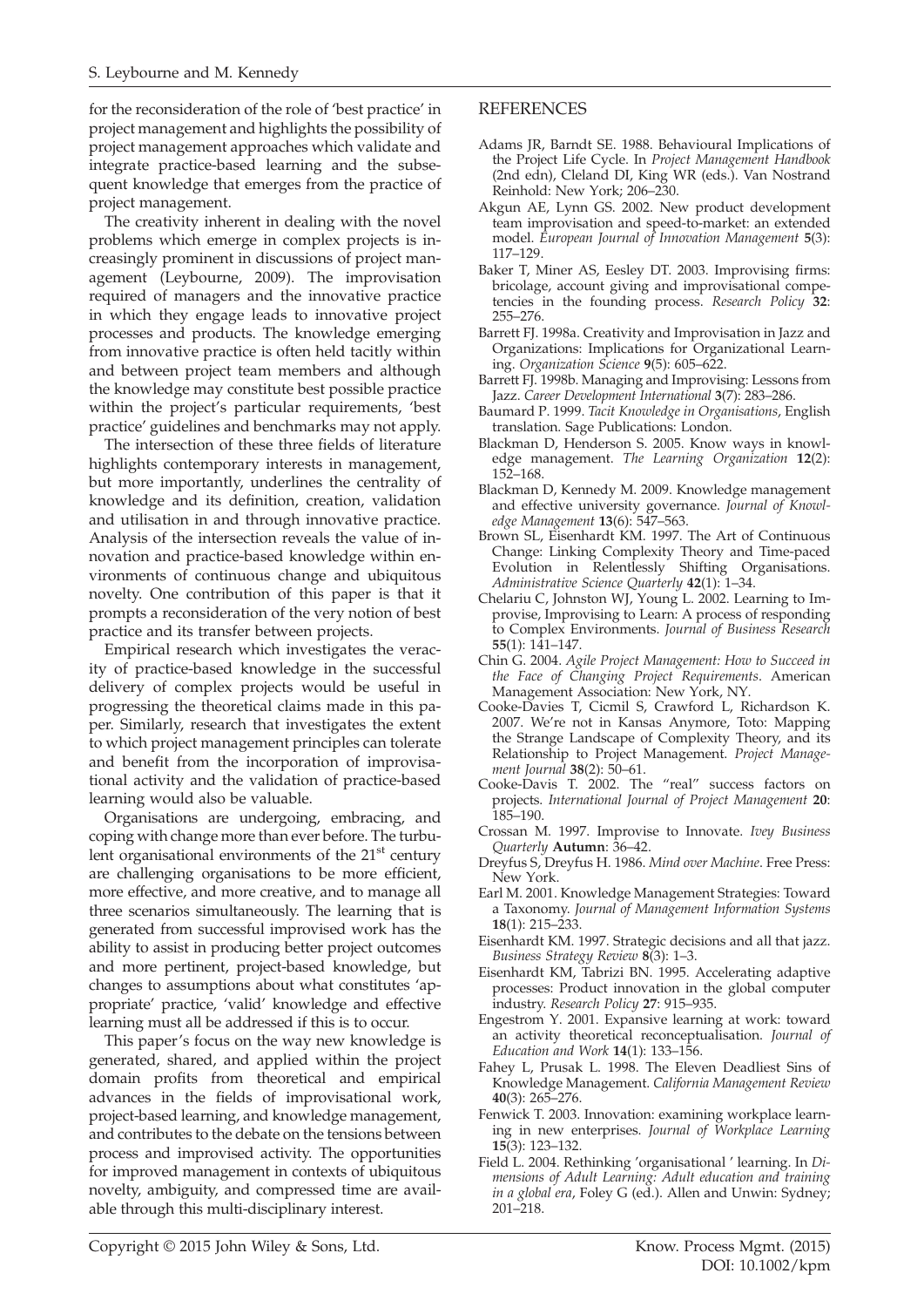- Firestone JM, McElroy MW. 2002. Generations of knowledge management. 25 June, 2006, [http://www.](http://www.knowledgeboard.com/doclibrary/knowledgeboard/generations_of_km.pdf) [knowledgeboard.com/doclibrary/knowledgeboard/](http://www.knowledgeboard.com/doclibrary/knowledgeboard/generations_of_km.pdf) [generations\\_of\\_km.pdf.](http://www.knowledgeboard.com/doclibrary/knowledgeboard/generations_of_km.pdf)
- Gallo M, Gardiner PD. 2007. Triggers to a Flexible Approach to Project Management within UK Financial Services. International Journal of Project Management 25(5): 446–456.
- Gherardi S. 2009a. Introduction: The critical power of the 'practice lens'. Management Learning 40(2): 115–128.
- Gherardi S. 2009b. Knowing and learning in practice-based studies: an introduction. The Learning Organisation 16(5): 352–359.
- Grundy T. 1998. Strategy Implementation and Project Management. International Journal of Project Management 16(1): 43–50.
- Hansen M, Nohria N, Tierney T. 1999. What's your strategy for managing knowledge? Harvard Business Review March-April: 106–111.
- Hatch MJ. 1998. Jazz as a Metaphor for Organizing in the  $21<sup>st</sup>$  Century. Organization Science  $9(5)$ : 556–557 & 565–568.
- Hatch MJ. 1999. Exploring the Empty Spaces of Organizing: How Improvisational Jazz Helps Redescribe Organizational Structure. Organization Studies 20(1): 75-100.
- Highsmith J. 2004. Agile Project Management: Creating Innovative Projects. Pearson Education: Boston, MA.
- Hitt MA. 2000. The New Frontier: Transformation of Management for the New Millennium. Organizational Dynamics Winter: 7–17.
- Hmieleski KM, Corbett AC. 2006. Proclivity for Improvisation as a Predictor of Eentrepreneurial Intentions. Journal of Small Business Management 44(1): 45–63
- Julian J. 2008. How Project Management Office Leaders facilitate cross-project learning and continuous improvement. Project Management Journal 39(3): 43–58.
- Kant I. 1958. The Critique of Pure Reason. Modern Library: New York, NY.
- Kanter RM. 2002. Strategy as improvisational theatre. MIT Sloan Management Review Winter: 76-81.
- Kennedy M. 2007. Organisational learning, knowledge management and complexity fusion - exploring the "flavour of the month". In 2007 International Conference on Organisational Learning, Knowledge and Capabilities.
- Kennedy M, Corliss M. 2008 Tension at the interface: Exploring employee deviation. Journal of Management and Organization 14(4): 424–438.
- Koskinen KU, Pihlanto P, Vanharanta H. 2003. Tacit knowledge acquisition in a project work context. International Journal of Project Management 21: 281–290.
- Lave J, Wenger E. 1991. Situated learning: legitimate peripheral participation. Cambridge University Press: Cambridge.
- Leybourne SA. 2002. Project Management and the Implementation of Strategic Change within the U.K. Financial Services Sector. Doctoral Dissertation. Cardiff Business School: UK.
- Leybourne SA. 2006a. Managing Improvisation within Change Management: Lessons from UK Financial Services. Service Industries Journal 26(1): 1-23.
- Leybourne SA. 2006b. Managing Change by Abandoning Planning and Embracing Improvisation. Journal of General Management 31(3): 11–29.
- Leybourne SA. 2007a. Change and Transformation in the UK Financial Services Sector: Equipping Employees to Cope with Change. In *Annual Meeting of the Academy*<br>*of Management.* 3<sup>rd</sup> – 8<sup>th</sup> August. Philadelphia.
- Leybourne SA. 2007b. Improvising within management: Oxymoron, paradox, or legitimate way of achieving? International Journal of Management Concepts & Philosophy 2(3): 224–239.
- Leybourne S. 2009. Improvisation and agile project management: a comparative consideration. International Journal of Managing Projects in Business 2(4): 519-535.
- Leybourne SA. 2010. Classifying Improvisation: Comments on Managing Chaotic Evolution. In PMI Research & Education Conference 2010.  $11^{\text{th}} - 14^{\text{th}}$  July. Washington, D.C.
- Leybourne SA, Sadler-Smith E. 2006. The Role of Intuition and Improvisation in Project Management. International Journal of Project Management 24(6): 483–492.
- Lynn GS, Morone JG, Paulson AS. 1996. Marketing and Discontinuous Innovation: The Probe and Learn Process. California Management Review 38(3): 8–36.
- Lyotard JF. 2004. The Postmodern Condition. In The Postmodernism Reader, Drolet M (ed.). Routledge: London; 22–146.
- Malhotra Y (ed.). 2002. Why Knowledge Management Systems Fail? Enablers and Constraints of Knowledge Management in Human Enterprises. Springer-Verlag: Heidelberg.
- Matthews J. 2005. Capturing Passion and knowledge for innovation. In The passion for learning and knowing: Proceedings of the 6th international conference on organizational learning and knowledge. Trento, Italy.
- McElroy W. 1996. Implementing Strategic Change through Projects. International Journal of Project Management 14(6): 325–329.
- McElroy MW. 2000. Integrating complexity theory, knowledge management and organizational learning. Journal of Knowledge Management 4(3): 195–203.
- Miner AS, Bassoff P, Moorman C. 2001. Organizational Improvisation and Learning: A Field Study. Administrative Science Quarterly 46: 304–337.
- Montuori A. 2003. The Complexity of Improvisation and the Improvisation of Complexity: Social Science, Art and Creativity. Human Relations 56(2): 237–255.
- Moorman C, Miner AS. 1998a. The Convergence of Planning and Execution: Improvisation in New Product Development. Journal of Marketing 62(3): 1–20.
- Moorman C, Miner AS. 1998b. Organizational Improvisation and Organizational Memory. Academy of Management Review **23**(4): 698–723.
- Nonaka I. 1991. The Knowledge-Creating Company. Harvard Business Review 69(6): 96-105.
- Nonaka I. 1994. A Dynamic Theory of Organizational Knowledge Creation. Organization Science: A Journal of the Institute of Management Sciences 5(1): 14–39.
- Nonaka I, Takeuchi H. 1995. The Knowledge-creating Company: How Japanese Companies Create the Dynamics of Innovation. Oxford University Press: New York.
- Pedler M, Burgoyne J, Boydell T. 1997. The Learning Company: A strategy for sustainable development (2nd edn). McGraw-Hill: London.
- Pellegrinelli S, Bowman C. 1994. Implementing Strategy through Projects. Long Range Planning 27(4): 125-132.
- Pich MT, Loch CH, De Meyer A. 2002. On Uncertainty, Ambiguity and Complexity in Project Management. Management Science 48(8): 1008–1023.
- Polanyi M. 1958. Personal Knowledge: Towards a Post-critical Philosophy. University of Chicago Press: Chicago.
- Project Management Institute. 2009. A Guide to the Project Management Body of Knowledge (4th edn). Project Management Institute: Newtown Square, PA.
- Prusak L. 2001. Where Did Knowledge Management Come From? IBM Systems Journal 40(4): 1002–1008.
- Senge PM. 1990. The Fifth Discipline. Century Business: London.
- Sense A. 2007. Cultivating Learning within Projects. Palgrave Macmillan: Basingstoke.
- Snowden DJ. 2002. Complex acts of knowing: paradox and descriptive self-awareness. Journal of Knowledge Management **6**(2): 100-111.